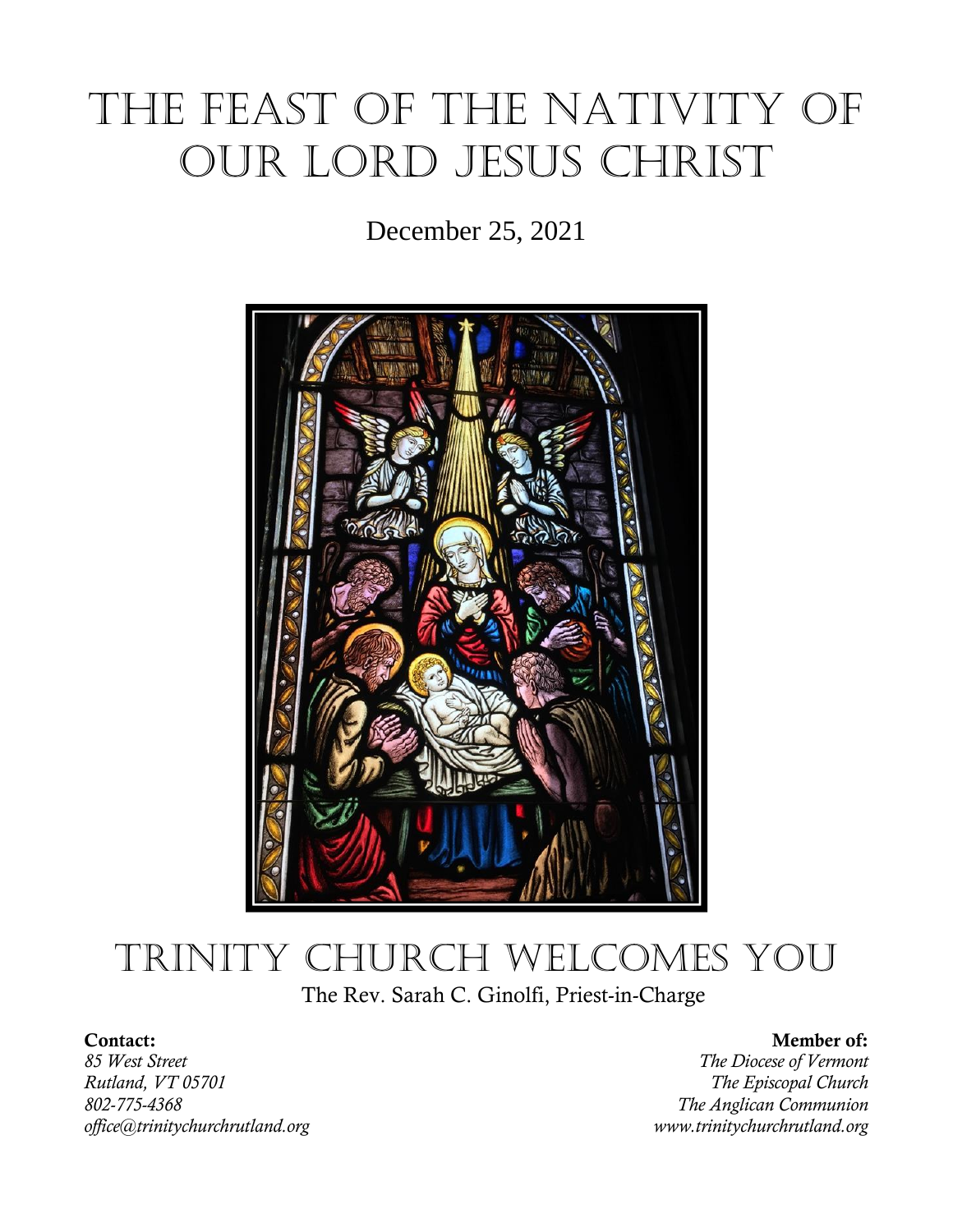## The Word of God

Prelude *Carol-Prelude on "Greensleeves" Richard Purvis*

Processional Hymn #83 (vs. 1, 3, 6) *O Come, All Ye Faithful Adeste Fideles*

## Opening Acclamation

*(The people stand.)*

Celebrant*:* Blessed be God: Father, Son and Holy Spirit.

*People:* And blessed be his kingdom, now and forever. Amen.

Celebrant*:* Almighty God, to you all hearts are open, all desires known, and from you no secrets are hid: Cleanse the thoughts of our hearts by the inspiration of your Holy Spirit, that we may perfectly love you, and worthily magnify your holy Name; through Christ our Lord. Amen.

## Song of Praise Hymn #96 *Angels We Have Heard on High Gloria*

## Collect

Celebrant*:* The Lord be with you.

*People:* And also with you.

Celebrant*:* Let us pray.

O God, you make us glad by the yearly festival of the birth of your only Son Jesus Christ: Grant that we, who joyfully receive him as our Redeemer, may with sure confidence behold him when he comes to be our Judge; who lives and reigns with you and the Holy Spirit, one God, now and for ever. Amen.

## FIRST LESSON Isaiah 62:6-12

A Reading from the Book of Isaiah.

Upon your walls, O Jerusalem, I have posted sentinels; all day and all night they shall never be silent. You who remind the Lord, take no rest, and give him no rest until he establishes Jerusalem and makes it renowned throughout the earth. The Lord has sworn by his right hand and by his mighty arm: I will not again give your grain to be food for your enemies, and foreigners shall not drink the wine for which you have labored; but those who garner it shall eat it and praise the Lord, and those who gather it shall drink it in my holy courts. Go through, go through the gates, prepare the way for the people; build up, build up the highway, clear it of stones, lift up an ensign over the peoples. The Lord has proclaimed to the end of the earth: Say to daughter Zion, "See, your salvation comes; his reward is with him, and his recompense before him." They shall be called, "The Holy People, The Redeemed of the Lord"; and you shall be called, "Sought Out, A City Not Forsaken."

Reader*:* The word of the Lord. *People:* Thanks be to God.

*1 The Lord is King; let the earth rejoice; \* let the multitude of the isles be glad.*

*2 Clouds and darkness are round about him, \* righteousness and justice are the foundations of his throne.*

PSALM Psalm 97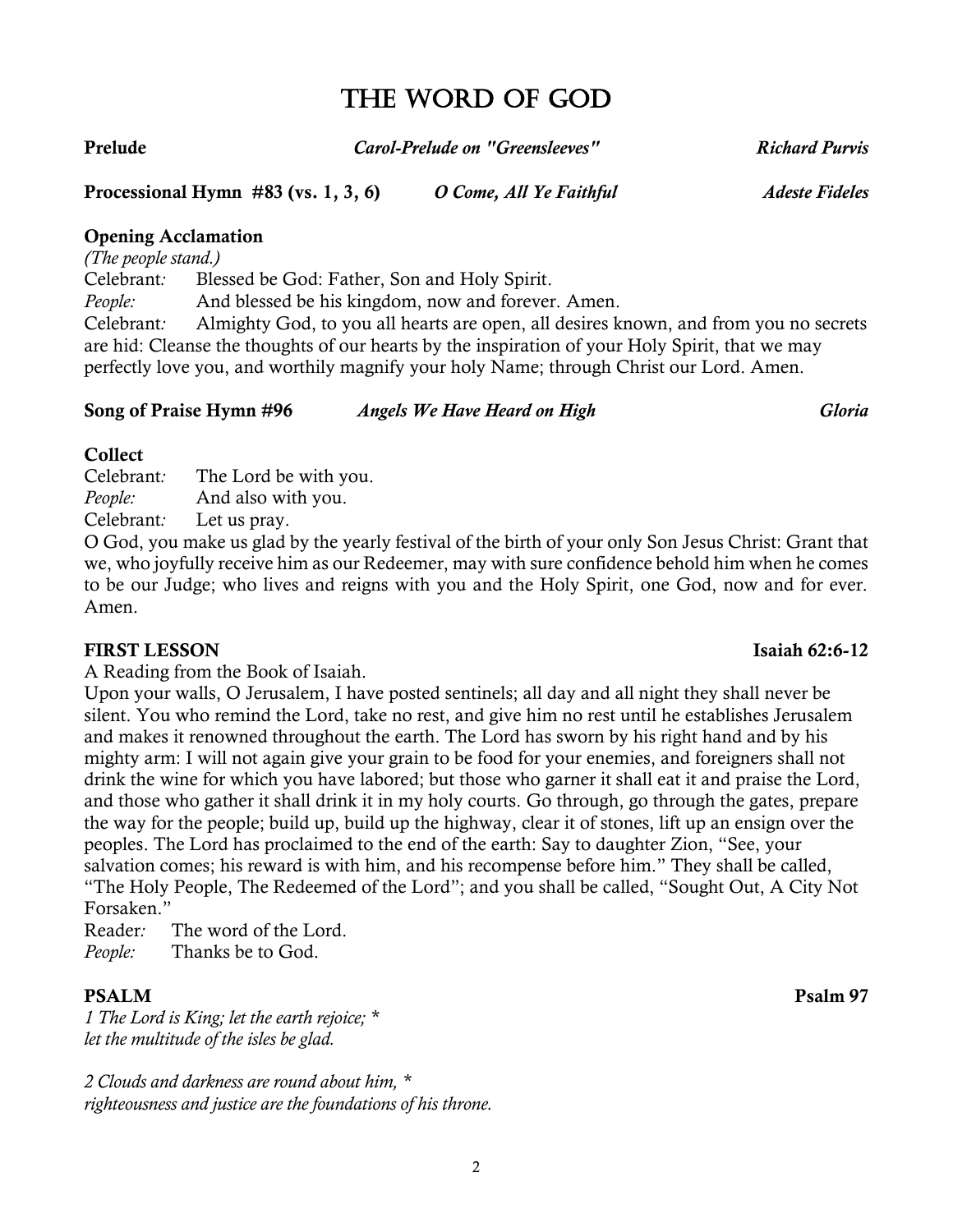*3 A fire goes before him \* and burns up his enemies on every side.*

*4 His lightnings light up the world; \* the earth sees it and is afraid.*

*5 The mountains melt like wax at the presence of the Lord, \* at the presence of the Lord of the whole earth.*

*6 The heavens declare his righteousness, \* and all the peoples see his glory.*

*7 Confounded be all who worship carved images and delight in false gods! \* Bow down before him, all you gods.*

*8 Zion hears and is glad, and the cities of Judah rejoice, \* because of your judgments, O Lord.*

*9 For you are the Lord, most high over all the earth; \* you are exalted far above all gods.*

*10 The Lord loves those who hate evil; \* he preserves the lives of his saints and delivers them from the hand of the wicked.*

*11 Light has sprung up for the righteous, \* and joyful gladness for those who are truehearted.*

*12 Rejoice in the Lord, you righteous, \* and give thanks to his holy Name.*

## SECOND LESSON Titus 3:4-7

A Reading from the Letter to Titus.

When the goodness and loving kindness of God our Savior appeared, he saved us, not because of any works of righteousness that we had done, but according to his mercy, through the water of rebirth and renewal by the Holy Spirit. This Spirit he poured out on us richly through Jesus Christ our Savior, so that, having been justified by his grace, we might become heirs according to the hope of eternal life.

Reader*:* The word of the Lord. *People:* Thanks be to God.

Sequence Carol #115 *What Child Is This? Greensleeves*

## THE GOSPEL **Luke 2:8-20**

Priest*:* The Holy Gospel of our Lord Jesus Christ according to Luke.

*People:* Glory to you, Lord Christ.

In that region there were shepherds living in the fields, keeping watch over their flock by night. Then an angel of the Lord stood before them, and the glory of the Lord shone around them, and they were terrified. But the angel said to them, "Do not be afraid; for see-- I am bringing you good news of great joy for all the people: to you is born this day in the city of David a Savior, who is the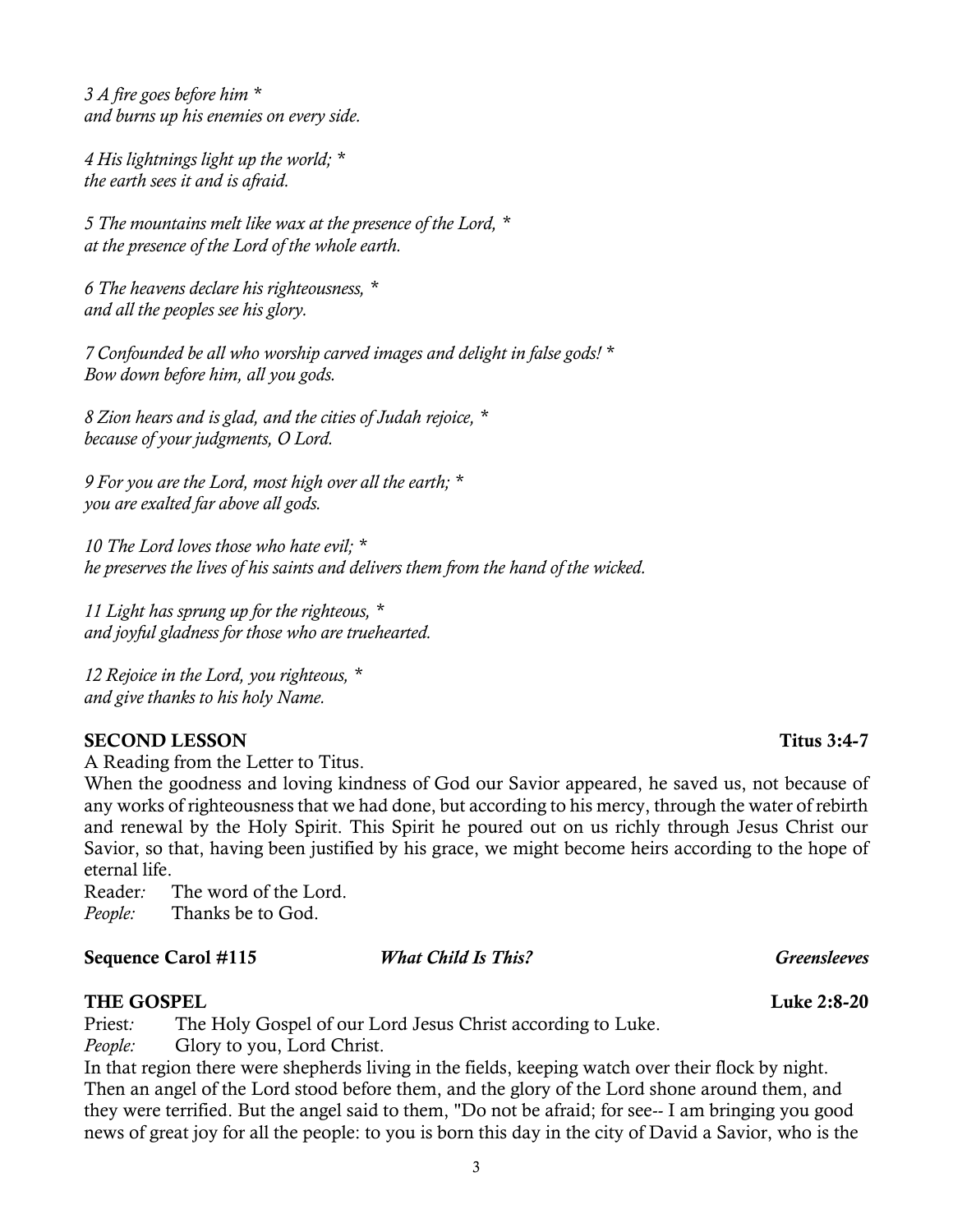Messiah, the Lord. This will be a sign for you: you will find a child wrapped in bands of cloth and lying in a manger." And suddenly there was with the angel a multitude of the heavenly host, praising God and saying, "Glory to God in the highest heaven, and on earth peace among those whom he favors!" When the angels had left them and gone into heaven, the shepherds said to one another, "Let us go now to Bethlehem and see this thing that has taken place, which the Lord has made known to us." So they went with haste and found Mary and Joseph, and the child lying in the manger. When they saw this, they made known what had been told them about this child; and all who heard it were amazed at what the shepherds told them. But Mary treasured all these words and pondered them in her heart. The shepherds returned, glorifying and praising God for all they had heard and seen, as it had been told them.

Priest: The Gospel of the Lord.

*People:* Praise to you, Lord Christ.

**Homily** The Rev. Sarah C. Ginolfi

## The Nicene Creed

*We believe in one God, the Father, the Almighty, maker of heaven and earth, of all that is, seen and unseen.*

*We believe in one Lord, Jesus Christ, the only Son of God, eternally begotten of the Father, God from God, Light from Light, true God from true God, begotten, not made, of one Being with the Father. Through him all things were made. For us and for our salvation he came down from heaven: by the power of the Holy Spirit he became incarnate from the Virgin Mary, and was made man. For our sake he was crucified under Pontius Pilate; he suffered death and was buried. On the third day he rose again in accordance with the Scriptures; he ascended into heaven and is seated at the right hand of the Father.*

*He will come again in glory to judge the living and the dead, and his kingdom will have no end.*

*We believe in the Holy Spirit, the Lord, the giver of life, who proceeds from the Father and the Son. With the Father and the Son he is worshiped and glorified. He has spoken through the Prophets.*

*We believe in one holy catholic and apostolic Church. We acknowledge one baptism for the forgiveness of sins. We look for the resurrection of the dead, and the life of the world to come. Amen.*

## Prayers of the People

Reader: The Prayers of the People are found on page 4 of the bulletin. Dear God, we seek to follow your will. Guide us as we deepen in spirituality, grow in compassion, and be your courageous hope in the world. Father, we pray for your holy Catholic Church; *People: That we all may be one.*

Reader: Grant that every member of the Church may truly and humbly serve you; *People: That your Name may be glorified by all people.*

Reader: We pray for all bishops, priests, and deacons;

*People: That they may be faithful ministers of your Word and Sacraments.*

Reader: We pray for all who govern and hold authority in the nations of the world;

*People: That there may be justice and peace on the earth.*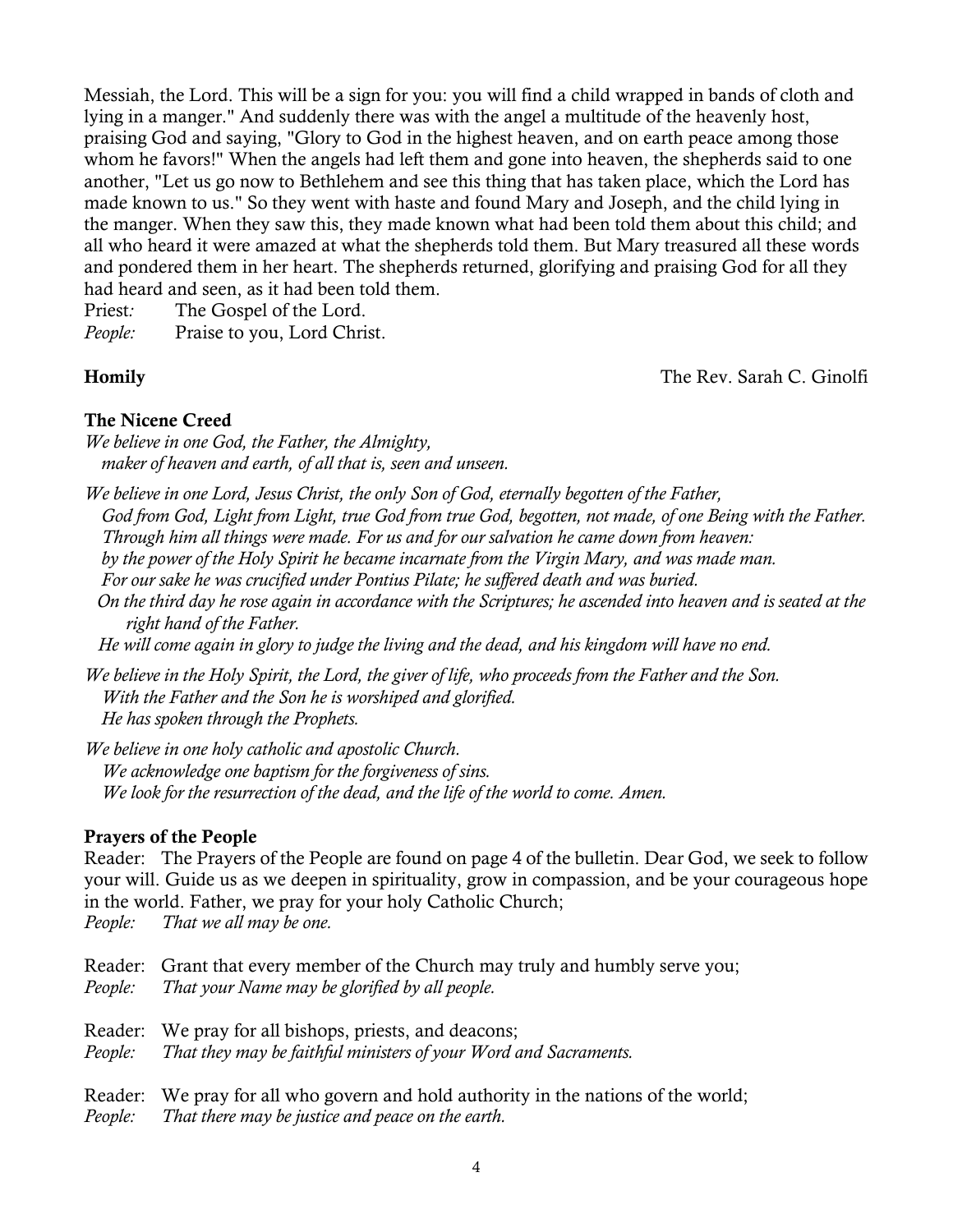Reader: Give us grace to do your will in all that we undertake;

*People: That our works may find favor in your sight.*

Reader: Have compassion on those who suffer from any grief or trouble; *People: That they may be delivered from their distress.*

Reader: We remember with love all those in whose memory the Christmas flowers have been given. Give to the departed eternal rest.

*People: Let light perpetual shine upon them.*

Reader: We praise you for your saints who have entered into joy;

*People: May we also come to share in your heavenly kingdom.*

Let us pray for our own needs and those of others.

*(Silence)*

Priest: Lord Jesus Christ, you said to your apostles, "Peace I give to you; my own peace I leave with you:" Regard not our sins, but the faith of your Church, and give to us the peace and unity of that heavenly City, where with the Father and the Holy Spirit you live and reign, now and for ever. *Amen.*

## The Peace

Celebrant*:* The peace of the Lord be always with you*. People:* And also with you.

## Announcements

## The Holy Communion

Offertory Hymn #107 *Good Christian Friends, Rejoice! In Dulci Jubilo*

Doxology *(sung) Old 100th*

Sursum Corda S 120 *(sung; service music is in the front section of the hymnal)*

Celebrant*:* The Lord be with you.

*People:* And also with you.

Celebrant*:* Lift up your hearts.

*People:* We lift them to the Lord.

Celebrant*:* Let us give thanks to the Lord our God.

*People:* It is right to give him thanks and praise.

Celebrant*:* It is right, and a good and joyful thing, always and everywhere to give thanks to you, Father Almighty, Creator of heaven and earth, because you gave Jesus Christ, your only Son, to be born for us; who by the mighty power of the Holy Spirit, was made perfect Man of the flesh of the Virgin Mary, his mother, so that we might be delivered from the bondage of sin and receive power to become your children. And so we join the saints and angels proclaiming your glory, as we say:

Sanctus S128 *(In the front section of the blue hymnal.) Mathias People: Holy, Holy, Holy Lord, God of power and might,*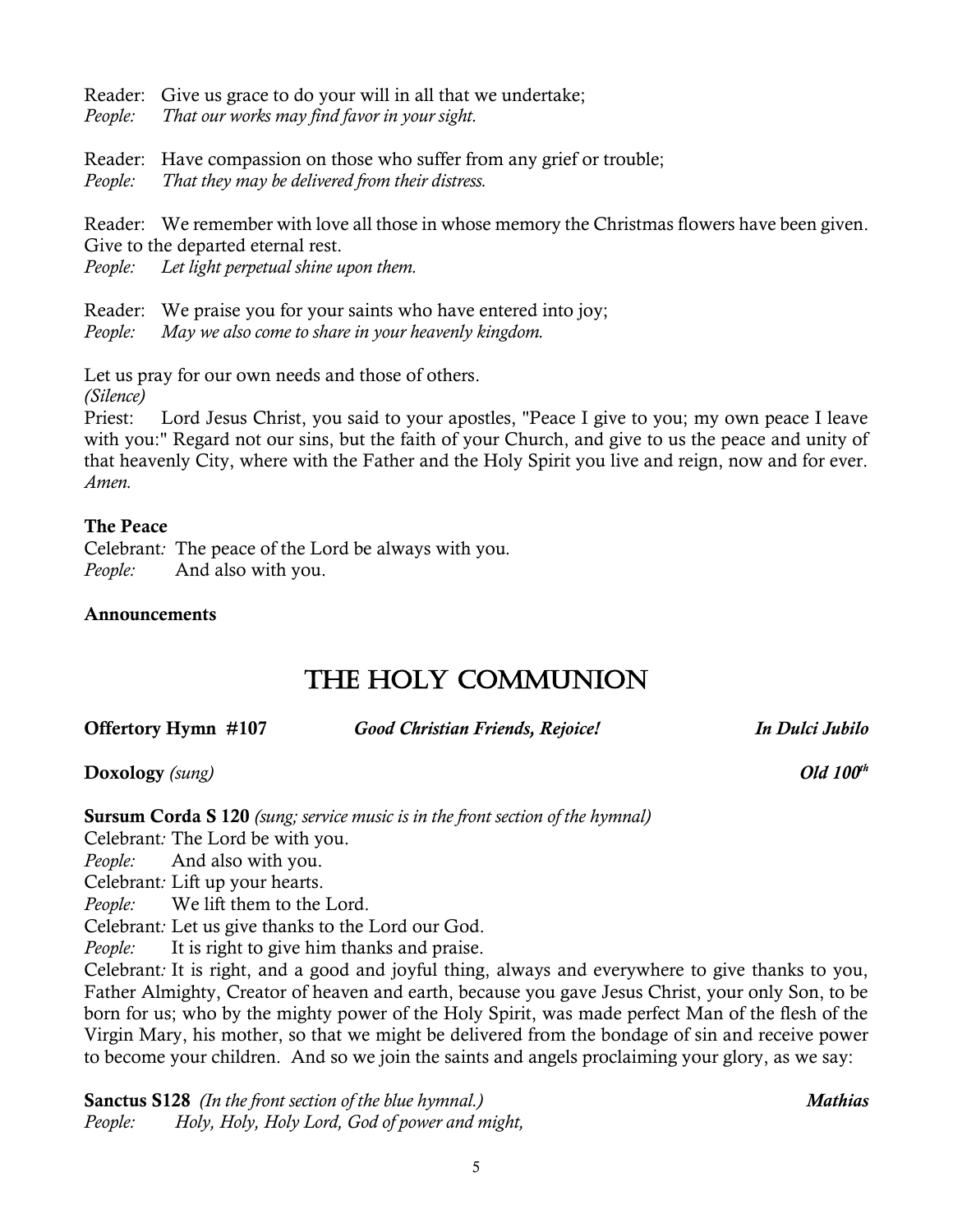*heaven and earth are full of your glory. Hosanna in the highest. Blessed is he who comes in the name of the Lord. Hosanna in the highest.*

## *The people stand or kneel and the Celebrant continues*

Holy and gracious Father: In your infinite love you made us for yourself, and, when we had fallen into sin and become subject to evil and death, you, in your mercy, sent Jesus Christ, your only and eternal Son, to share our human nature, to live and die as one of us, to reconcile us to you, the God and Father of all. He stretched out his arms upon the cross, and offered himself, in obedience to your will, a perfect sacrifice for the whole world.

On the night he was handed over to suffering and death, our Lord Jesus Christ took bread; and when he had given thanks to you, he broke it, and gave it to his disciples, and said, "Take, eat: This is my Body, which is given for you. Do this for the remembrance of me." After supper he took the cup of wine; and when he had given thanks, he gave it to them, and said, "Drink this, all of you: This is my Blood of the new Covenant, which is shed for you and for many for the forgiveness of sins. Whenever you drink it, do this for the remembrance of me."

Therefore we proclaim the mystery of faith:

*People: Christ has died. Christ is risen. Christ will come again.*

## *The Celebrant continues*

We celebrate the memorial of our redemption, O Father, in this sacrifice of praise and thanksgiving. Recalling his death, resurrection, and ascension, we offer you these gifts. Sanctify them by your Holy Spirit to be for your people the Body and Blood of your Son, the holy food and drink of new and unending life in him. Sanctify us also that we may faithfully receive this holy Sacrament, and serve you in unity, constancy, and peace; and at the last day bring us with all your saints into the joy of your eternal kingdom. All this we ask through your Son Jesus Christ: By him, and with him, and in him, in the unity of the Holy Spirit all honor and glory is yours, Almighty Father, now and for ever. *AMEN*.

## The Lord's Prayer

Celebrant: And now, as our Savior Christ has taught us, we are bold to say,

*All: Our Father, who art in heaven, hallowed be thy Name, thy kingdom come, thy will be done, on earth as it is in heaven. Give us this day our daily bread. And forgive us our trespasses as we forgive those who trespass against us. And lead us not into temptation, but deliver us from evil. For thine is the kingdom, and the power, and the glory for ever and ever. Amen.*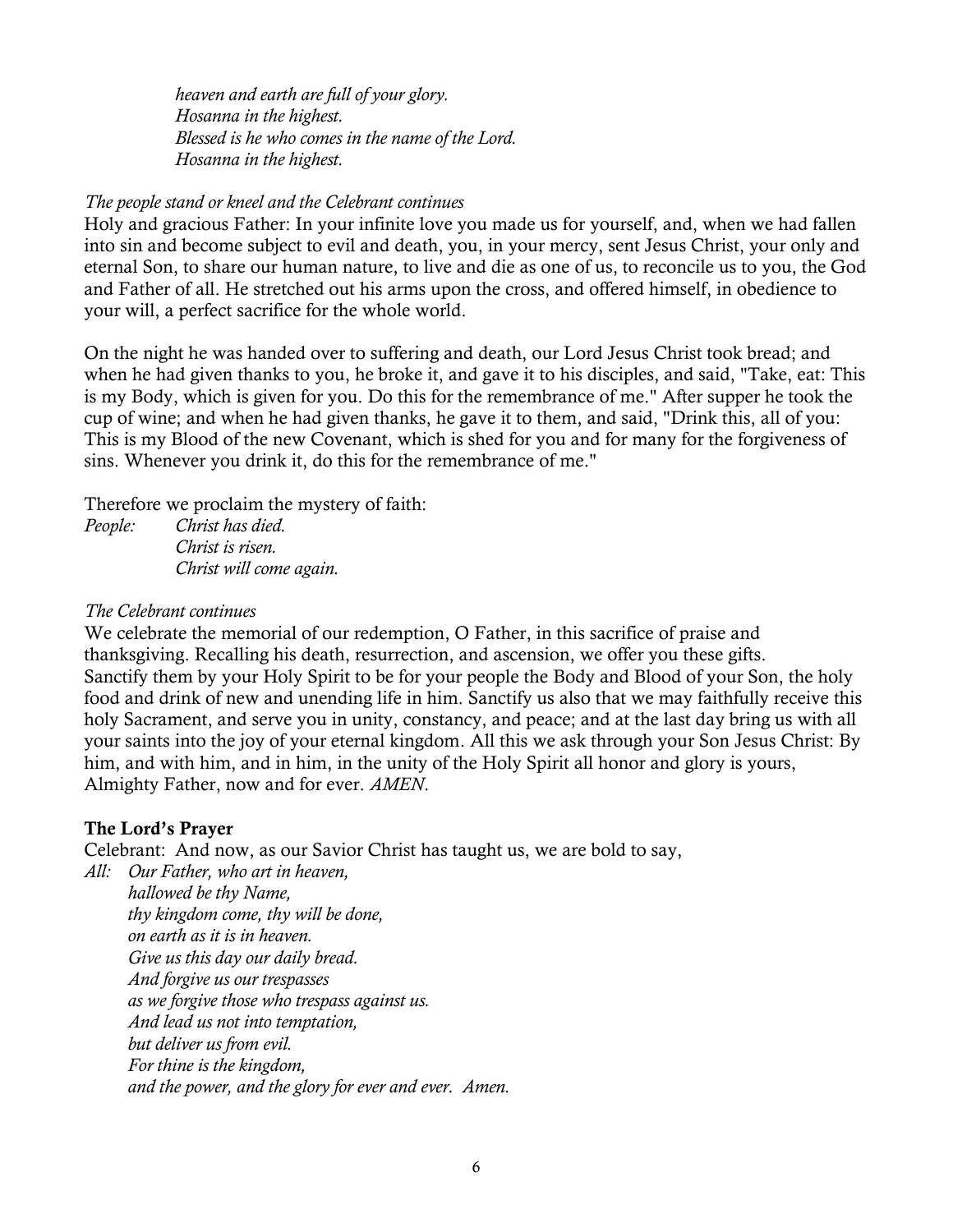Fraction Anthem S154 *(In the front section of the blue hymnal.) Hurd*

Celebrant*:* The Gifts of God for the People of God.

Take them in remembrance that Christ died for you, and feed on him in your hearts by faith with thanksgiving.

*All may come up the center aisle to receive Communion. Alert an usher if you wish to receive communion in your seat. The priest will distribute the bread and the wine in "kits" that we will consume together once all are served.*

*Thank you for your financial commitment to the life of Trinity Church. Your gift helps our church family spread God's love and joy in the world! Offering plates are located at the top of the center aisle on the way to the altar as well as near the center exit doors.*

## Post Communion Prayer

*Celebrant and People:*

Eternal God, heavenly Father, you have graciously accepted us as living members of your Son our Savior Jesus Christ, and you have fed us with spiritual food in the Sacrament of his Body and Blood. Send us now into the world in peace, and grant us strength and courage to love and serve you with gladness and singleness of heart; through Christ our Lord*. Amen.*

## The Blessing

Priest The blessing of God Almighty, Father, Son and Holy Spirit be with you now and remain with you always. *Amen.*

Closing Hymn #105 *God Rest You, Merry Gentlemen God Rest You Merry*

## Dismissal

Priest Go in peace to love and serve the Lord. *People Thanks be to God.*

## *Postlude In Dulci Jubilo (BWV 729) J. S. Bach*